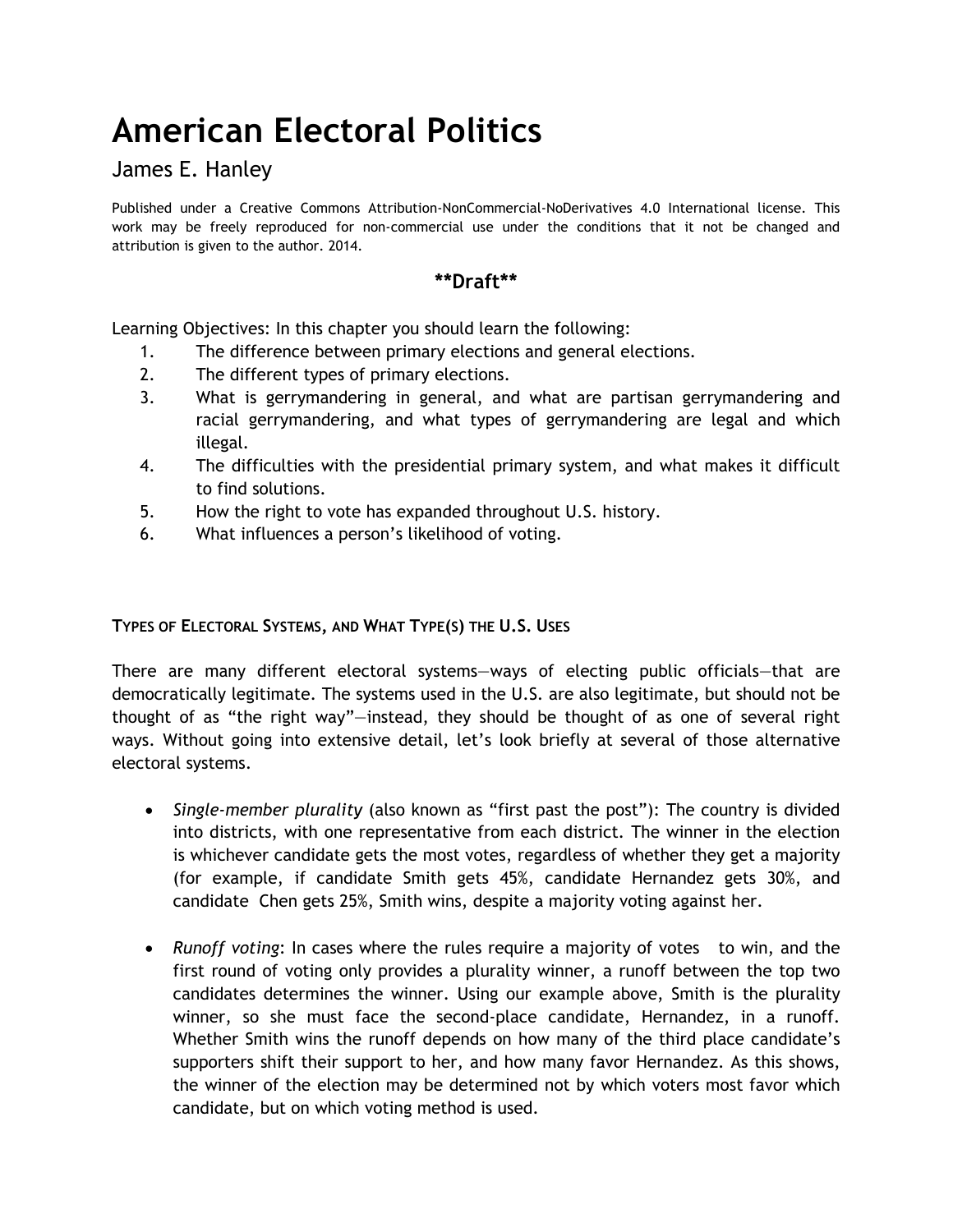As real world examples of how the choice of electoral method can determine the winner, in the 2014 Texas Republican Party primary election, candidate Ralph Hall won the first round vote, so if it had been a plurality election he would have been the winner of the election. However he fell short of a majority, so he had to face the second place candidate in a runoff, where he lost to John Ratcliffe. Similarly, in the same year in Mississippi, in the Republican party's senatorial primary, Chris McDaniel narrowly edged Thad Chochrane in the first round, but was beaten solidly by Cochrane in the runoff.

Runoffs can be done either by a separate election or instantly. The first approach (commonly used in the U.S.) has a separate second round of voting that may occur weeks later. The instant runoff requires candidates to list not only their favorite candidate, but to rank order the candidates from most-preferred to least-preferred, and if a voter's most-preferred candidate is at the bottom, their vote is transferred to their second most-preferred candidate, then if necessary to their third-most preferred candidate, until one candidate has accumulated a majority of the votes.

- *Proportional representation*: In this system districts have multiple representatives (sometimes the whole country is a single large district), and voters vote for their preferred party, rather than for a single candidate. The parties then get a number of seats in the legislature that is proportionate to their share of the vote, and they choose the members of their own party who will serve. For example, let's say the (completely made up) country of Vulgaria<sup>1</sup> has a 100 seat parliament. If the Social Democrats get 48% of the votes, they earn 48 seats. The Green Party wins 30% of the vote, they will get 30 seats, and so on. (In the real world, it's slightly more complex, because parties that fall below a threshold, often 5% of the vote, will not get any seats, but we don't need to dig into such details here.)
- Some countries, including Germany and New Zealand, use a combination system called *mixed-member proportional*, in which some seats in the parliament are filled through proportional representation, while the rest are filled by representatives elected from districts. We don't need to go into details about that system, but you should recognize that it's a legitimate alternative used by at least two stable democracies.

In the United States' federal government, all elected positions (House seats, Senate seats, and the presidency) are elected from single member districts. The plurality system is most commonly used, with runoff voting also used frequently.

### *The House*

The Constitution does not require that each member of the House of Representatives be elected from a single-member district, so constitutionally a state could elect all of its House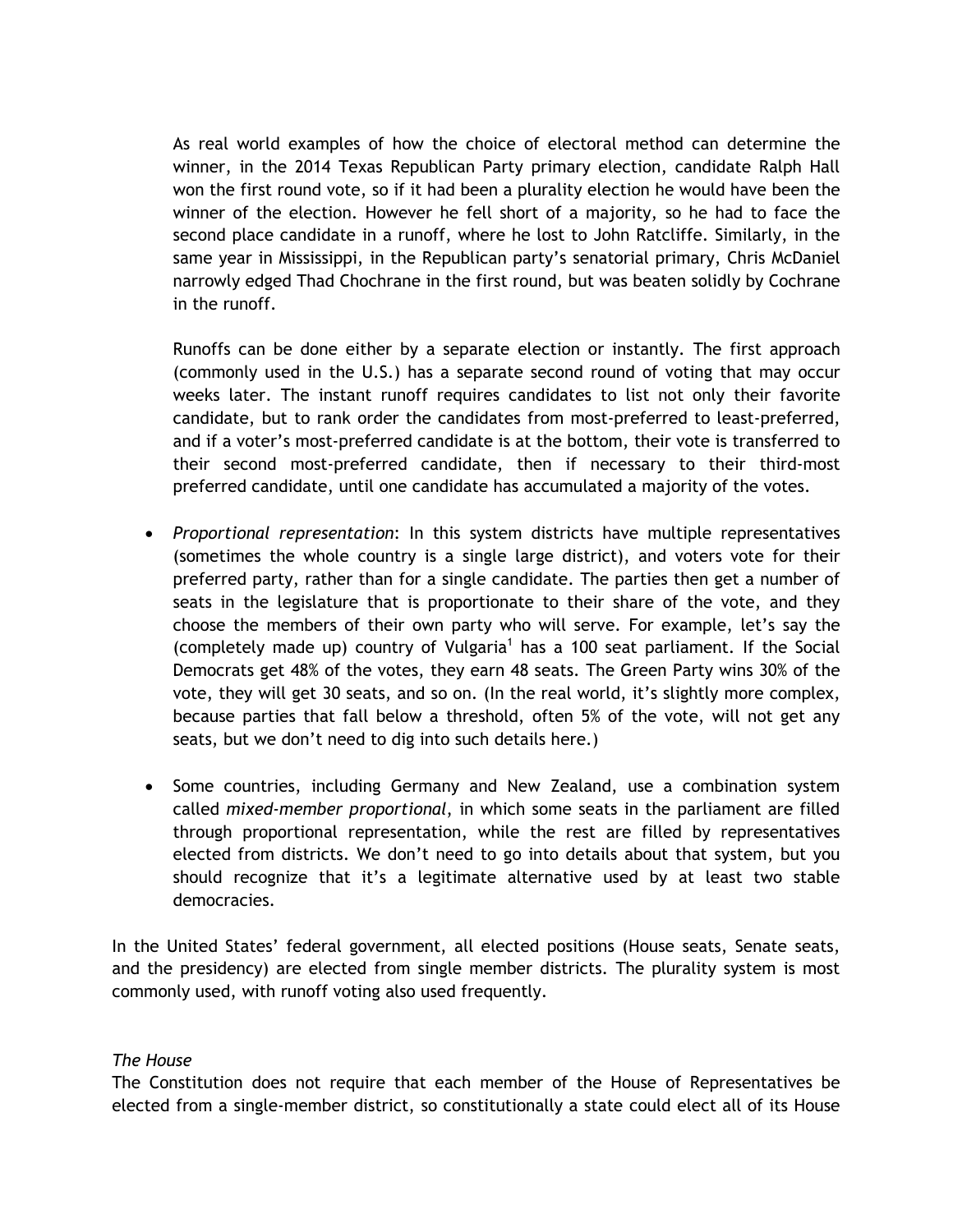Representatives "at-large," from a single district that covers the state. However Congress has required single-member districts by statute. According to Fairvote.org (http://archive.fairvote.org/?page=526), most states elected all their Representatives from a single district in the very first congressional elections (1789). In 1842, 6 of the then-31 states were still using multi-member districts, but that year Congress passed its first statute requiring single-member districts. Some thought the law went beyond Congress's authority, and it was ignored by 4 of those 6 states in the next election. By 1967 only two states— Hawai'i and New Mexico, still used multi-member districts, and Congress passed a new statute requiring single-member districts, which has controlled the state's House elections ever since.

These House districts often change shape over time. The Constitution requires a census every 10 years, the main purpose of which is to figure out how many people live in each state, so that each state can get the appropriate number of Representatives. This means states sometimes lose or gain Representatives, in a process called *reapportionment* (re-apportioning the total number of Representatives among the states). This means they have to add or subtract the same number of seats through *redistricting*. This requires redrawing the boundaries of their districts, either to fit a new one in or to extend other districts to cover the territory of the one that is lost. Redistricting can happen even if the state's number of representatives does not change, because some areas of the state may grow in population more than other areas, causing the districts to have unequal numbers of people, in which case they have to be redrawn to make them equal again.

#### *The Senate*

In the Senate, each state has two senators, each of whom represents the whole state. In one sense this could fairly be called a multi-member district, but political scientists don't think of them that way because while these two Senate districts are the same geographically—each covering the whole state—they are not the same temporally (in time). Each lasts 6 years, but not for the same 6 years. For example, one of a state's Senate seats might be up for election in 2016, for a term that runs from 2017-2020, while the other one is not up for election until 2018, for a term that runs 2019-2022. It's unusual for most people to think of a political district as existing in time, as well as having a geographical existence, but keep in mind the redrawing of House districts (*redistricting*)—as the boundaries of a district change, it's no longer truly the same district it was in prior years.

### *The Presidency*

The U.S. Presidential election could be mistaken for a plurality system, because presidents frequently win with less than 50% of the popular vote (the votes cast by citizens). But it is actually a majority system because the voters are technically casting their votes for *electors*, who subsequently cast their votes for president in the *electoral college*, and it requires a majority in the electoral college to win the presidency. If no candidate receives a majority of electoral votes there is no run-off; instead the  $12<sup>th</sup>$  Amendment to the Constitution requires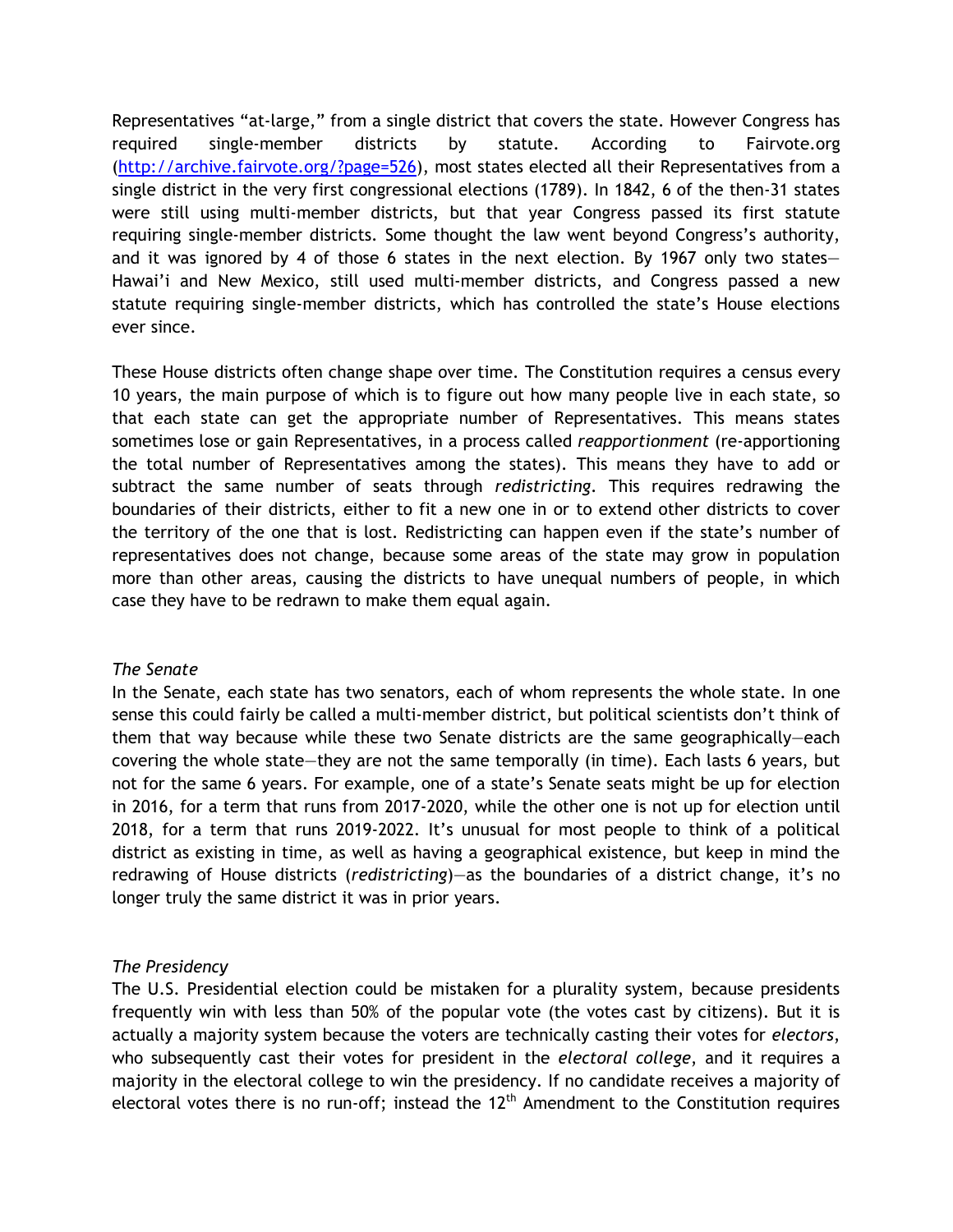that the House of Representatives select from the top 3 vote-getters (with the delegation from each state getting 1 vote, which could be very interesting if the state's delegation was split equally between Republicans and Democrats).

## *The State and Local Level*

Multi-member districts are still used at the state and local level. In many municipalities the city councilmembers are elected "at-large," meaning they all are elected from a single cityencompassing district. And 10 states still use multi-member districts in their state legislatures. (ballotpedia.org/State\_legislative\_chambers\_that\_use\_multi-member\_districts). None of them use proportional representation, though.

# *Partisan Gerrymandering*

State legislatures have authority to draw the congressional districts. These districts have to meet 4 criteria to be legal. 1) They must be contiguous—that is, each district has to be all one piece, and cannot have any parts that are separate from the rest of the district. 2) They must be compact—that is, they cannot sprawl out too far, although the Supreme Court has never created a rule for defining what constitutes compactness, and many actual districts would, at a glance, seem to violate this rule; still, districts have been ruled invalid for being noncompact. 3) They must be equal in population. 4) They must not discriminate against minority voters (*racial gerrymandering*—see below).

In some states the legislature has delegated this authority to non-partisan redistricting commissions, to limit the influence of politics. But in other states, the party that is in power in the state capital often tries to draw the districts so as to boost the chances of their party winning a majority of the state's House seats. This is called *partisan gerrymandering*.

To gerrymander is to draw the districts to benefit some candidate or some particular group of people. This word, now used internationally, originated in early American politics. Elbridge Gerry, a powerful Massachusetts politician, drew a district to benefit his supporters, and a



newspaperman drew wings, claws, and a face on it (one of America's earliest known political cartoons). As the story goes, he likened it to a salamander, but one of his friends dubbed it a Gerrymander, and the name has stuck.

A *partisan* gerrymander is a gerrymander done to promote the interests of one political party while harming the interests of another political party. While many people argue that these partisan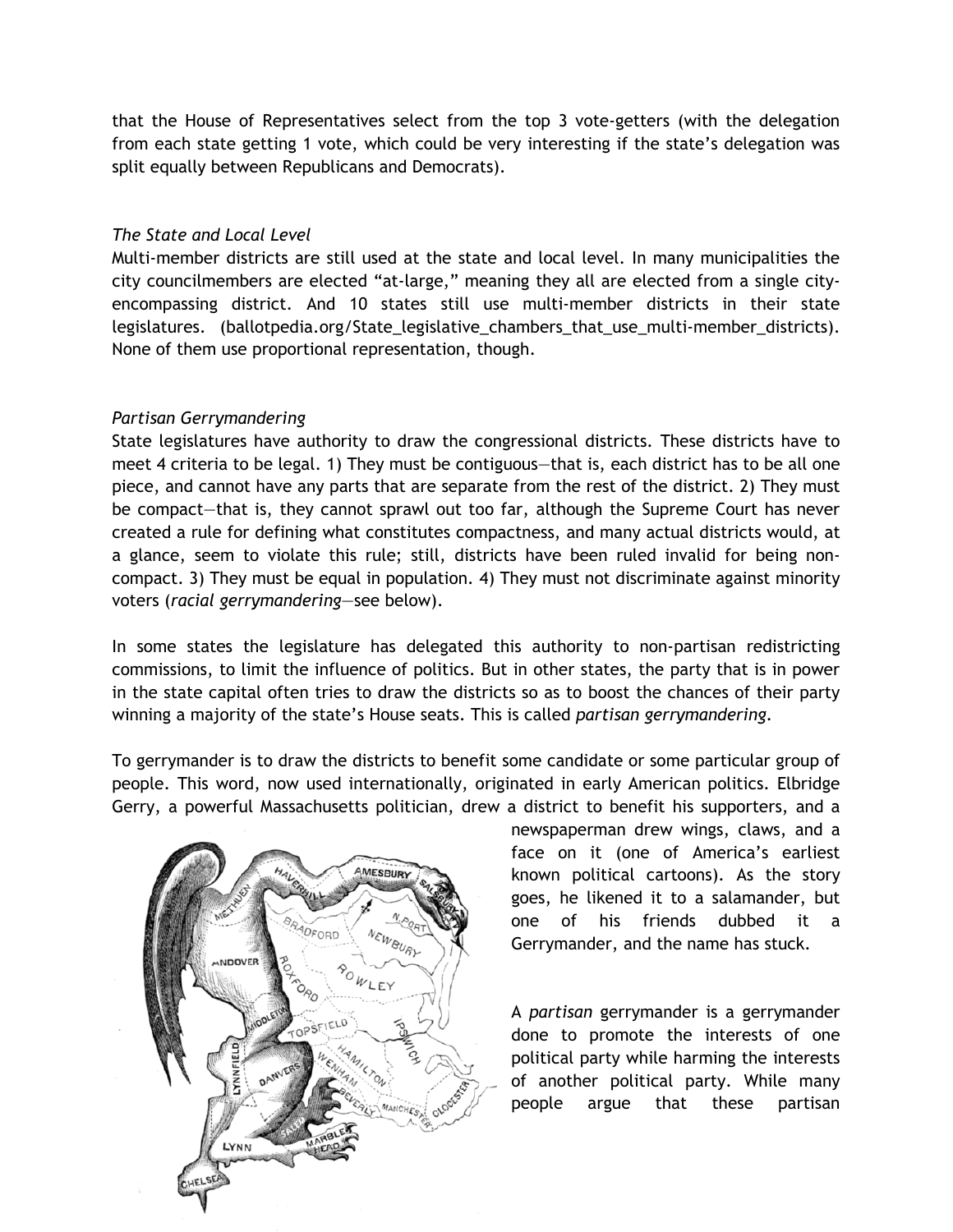gerrymanders are harmful to democracy, the Supreme Court has ruled that they are constitutionally allowable. Two techniques are used to discriminate against the disfavored party: *cracking* and *packing*. To "crack" a party means to break up its voters across different districts, where they will be a minority in each one. There might be enough people clustered together to draw a district around them that that party could win, but by splitting them up their voting power is diluted. To *pack* means to clump a large number of voters from the disfavored party into one district. This means surrendering that district to a candidate from that party, but it means the majority party's own supporters can be made the majority in a larger number of districts. Gerrymandering commonly makes use of both techniques, in different locations.

Although the party that loses out on redistricting resents their loss of influence, the candidate from that party who represents a packed district generally is not too unhappy because he has a very secure seat. Many congressmembers regularly win 70-90% of the vote when running for re-election, and some run without any opposition from a candidate from the other major party. Some of these are in the party that has done the gerrymandering, and they surely appreciate what their party has done for them. But others are in the party that is discriminated against, and their own party's loss is their gain.

*Racial Gerrymandering* occurs when districts are drawn to favor or disfavor the voters of one race. When this is done to discriminate against ethnic minorities, to keep their candidates out of office, it is illegal (although in 2013, the Supreme Court ruled in *Shelby County v. Holder* that part of the Civil Rights Act that governed redistricting was no longer valid law—at present, it remains to be seen whether this will produce more racially discriminatory districts, as critics of the ruling fear). When it is done to benefit minority voters, by creating "minority-majority" districts, it is often—although not always—legal.

It is often said that politics makes strange bedfellows, and racial gerrymandering is a case in point. Although black Americans tend to vote for the Democratic Party, Republicans often support the creation of minority-majority districts that help guarantee the election of a black Democrat because it means there are fewer Democrats in other districts, making them more winnable for Republicans. Democrats find these districts problematic, because while they are guaranteed to win them, it diminishes their chance of winning in other districts, but they don't like to object too much because doing so can alienate black voters, who are an important constituency.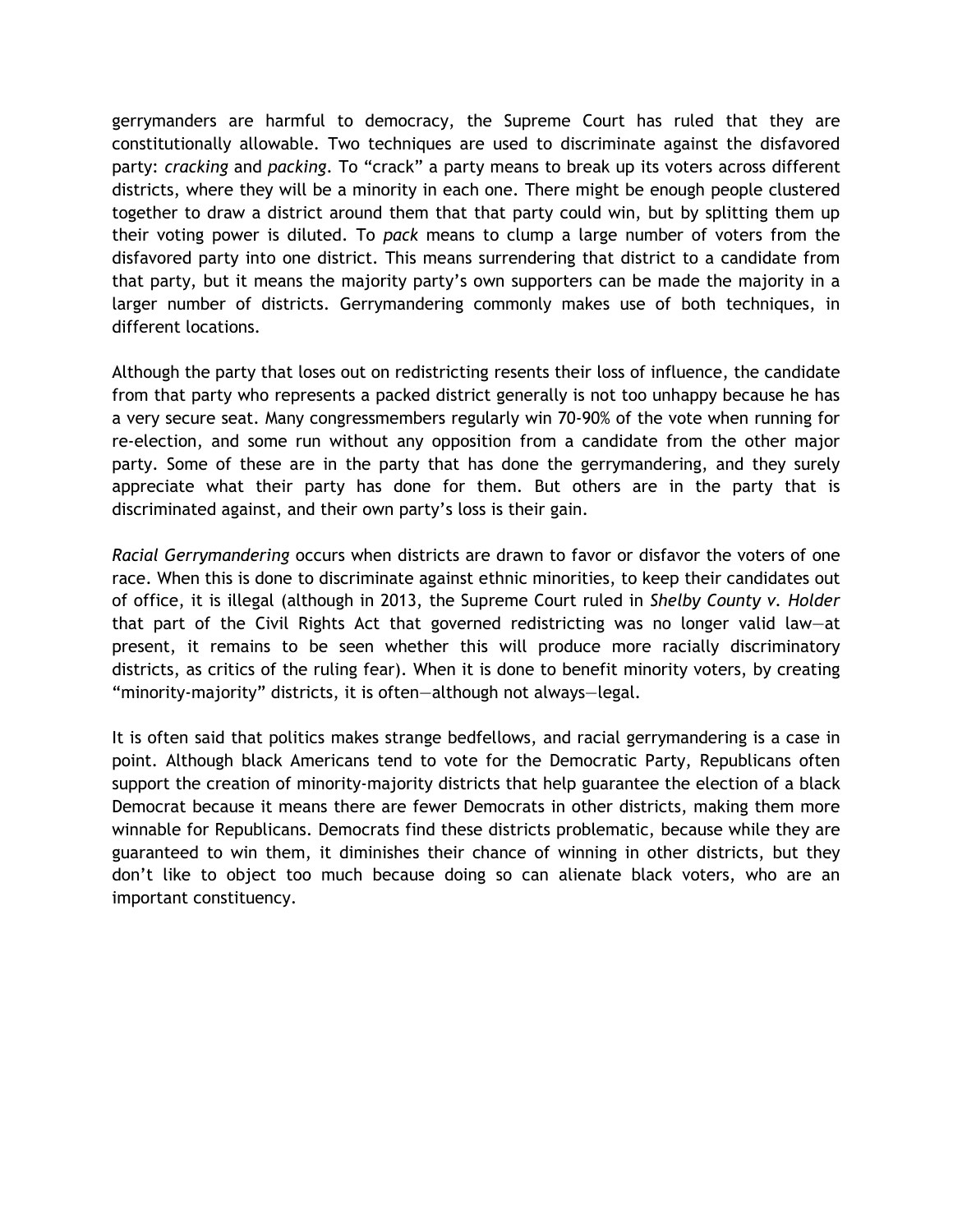#### **PRIMARY V. GENERAL ELECTIONS**

Many elections in the United States, especially at the state and national level, occur in a twostage process, with a *primary election* coming first, followed by a *general election*. In the primary election (also know just as "primaries") each party selects its candidate, who then faces off against the other parties' candidates in the *general election*.

### *Primary Elections*

The primary election system in the United States has changed dramatically in the past halfdecade, demonstrating that even without making any amendments to the Constitution the American political system continues to evolve. The trend has been from primaries being tightly controlled by individual parties to being more regulated by the state governments and being more open to all voters. Put another way, the trend has been from a less democratically inclusive system of primaries to a more democratically inclusive system. The types of primaries we will discuss are 1) closed, 2) open, 3) blanket, and 4) blanket nonpartisan.

### 1. *Closed Primaries*

In a closed primary, only registered members of the party can participate. That is, only registered Democrats can vote in the Democratic primary, only registered Republicans can vote in the Republican primary, and so on. This structure makes sense, as the primary election is where the party selects its candidate for the general election, so it is logical to only let people affiliated with the party participate.

But the U.S. has undergone a significant degree of party *dealignment*, where an increasing number of voters register as independents, rather than registering with any party. Some of these voters, despite not wanting to register with any political party, still wanted to participate in the selection of candidates for the general election. There is also an argument that having strictly limited participation in the selection of candidates that the public will choose from among in the general election is undemocratic. This has led to a shift away from closed primaries in the past several decades. At this writing 12 states used closed primaries.

### 2. *Semi-Closed Primaries*

Some states allow unaffiliated, independent, voters to choose which party's primary they would like to participate in. Some states allow these voters to remain independent, while others require that participating in a party's primary changes a voter's registration to that party (unless and until the voter re-registers as independent). Voters who are registered with a party may only vote in that party's primary.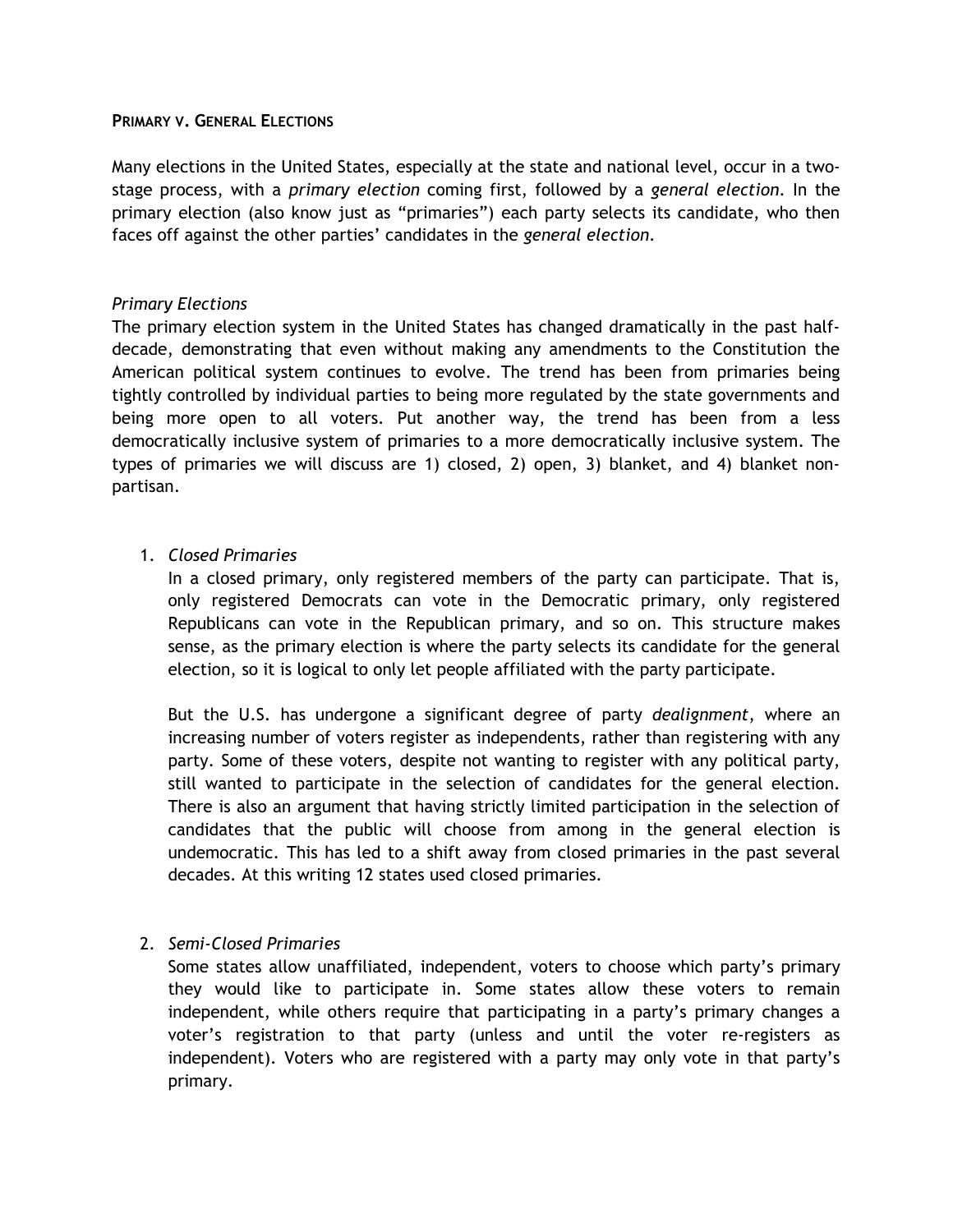# 3. *Open Primaries*

Whereas in a semi-closed primary only independent voters can choose which party's primary to vote in, in an open primary any voter can participate in any party's primary election. For example, a Democrat could choose to vote in the Republican primary, and vice versa (this is called *crossover voting*). When a voter goes to the polling place, she asks for the primary ballot for whichever party's primary she wants to participate in, and can only vote on that party's ballot. At this writing 14 states used an open primary.

Some people worry that open primaries could lead to strategic voting, where, for example, registered Democrats might cross-over to the Republican primary to try to help the weakest candidate win the Republican nomination, so that the Democratic nominee has a better chance to win in the general election. However studies generally show that when people do cross-over they do so to vote for a candidate in the other party that they like better than any of the candidates in their own party. Even if some members of one party do want to try to undermine the other party, they face a collective action problem in doing so, as many of their party's voters might like that outcome, but knowing that their strategic vote wouldn't make a difference, are more likely to cast an honest (non-strategic) vote for the candidate they like best, which will most often be someone in their own party.

### 4. *Blanket Primary*

In a blanket primary, all candidates for each office are listed on one ballot. So instead of a voter asking for one party's ballot, they get a single ballot with all parties' candidates for all offices listed on it. But each office has the candidates of each party listed together, separate from the candidates of the other parties. For each office the voter can vote for only one candidate, but can vote for different parties' candidates for different offices. For example, a voter could vote for one of the Republican candidates in the governor's primary, for one of the Democratic candidates in the Senate primary, and for a Green Party candidate in the primary for the House of Representatives. For each office, the top vote-getter from each party advances to the general election to face off against each other.

The Supreme Court rules blanket primaries unconstitutional in 2000, in *California Democratic Party v. Jones*. The grounds for the ruling was that the blanket primary violated the political parties' First Amendment rights to Free Association, with the Court writing that it

"forces political parties to associate with—to have their nominees, and hence their positions, determined by—those who, at best, have refused to affiliate with the party, and, at worst, have expressly affiliated with a rival,"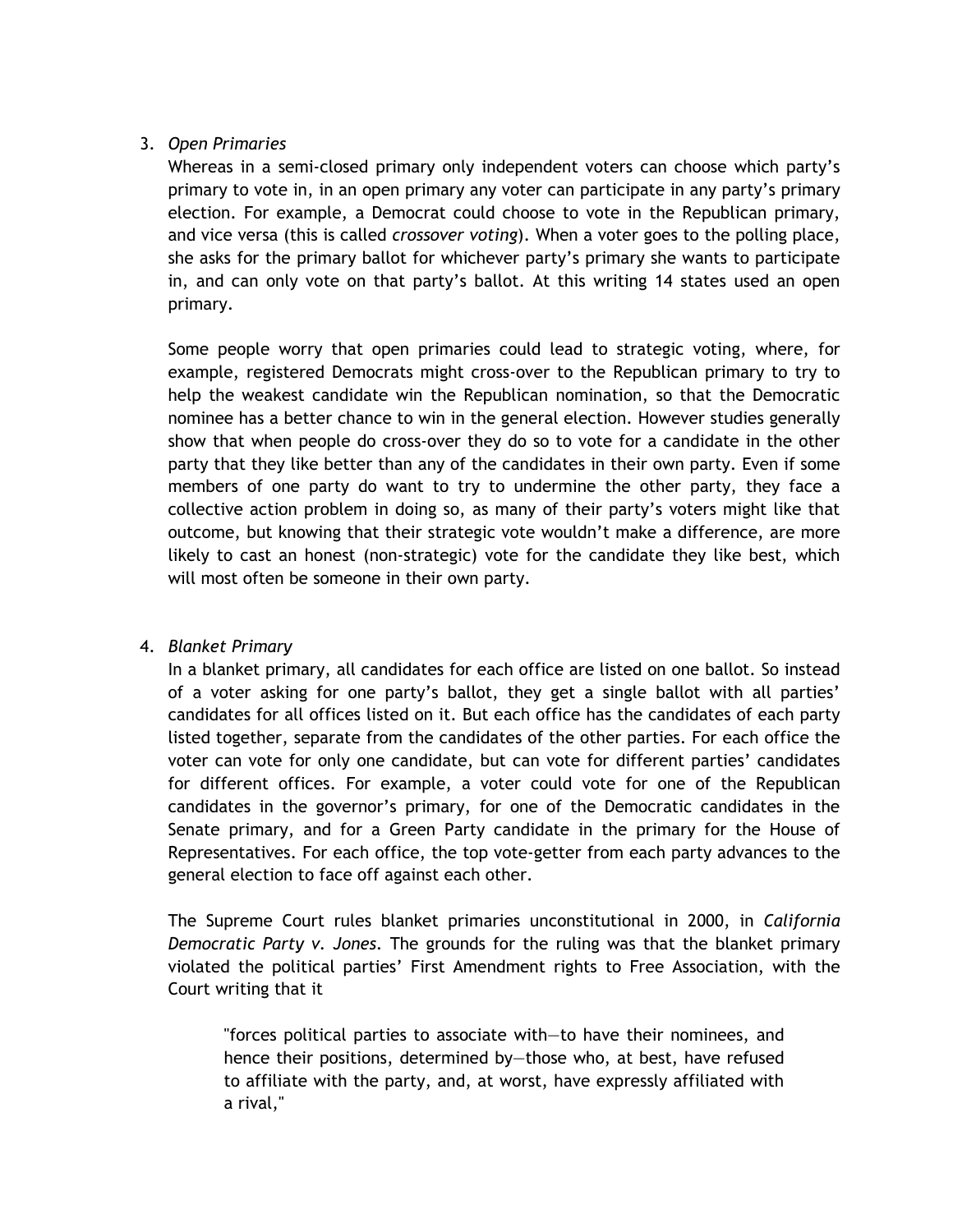### 5. *Nonpartisan Blanket Primary*

After the Supreme Court struck down their blanket primary, California shifted to the nonpartisan blanket primary (also called the jungle primary). In this system all candidates for each office are listed on the same ballot, but no party affiliations are listed. For each office, the top two vote-getters move on to face each other in the general election, meaning that instead of a Democrat, and Republican, and a Green Party member facing off against each other, the general election could feature two members of the same party. This is in fact what happened—in California in 2012, 8 congressional districts' primaries produced general election candidates from the same party, 6 of them having two Democrats facing each other, and the other 2 having two Republicans facing off in the general election. While at first glance this may seem as unconstitutional, like the regular blanket primary, because the candidates do not have their party affiliations listed on the general election ballot, no party is forced to endorse a candidate it does not support. In *California Democratic Party v. Jones*, the Supreme Court said a nonpartisan blanket primary would be constitutionally legitimate, because

[t]his system has all the characteristics of the partisan blanket primary, save the constitutionally crucial one: Primary voters are not choosing a party's nominee.

### *Presidential Primaries*

In presidential election years, each state's primary elections will also include the parties' presidential primaries, but presidential primaries add some different dynamics to the primary process. These are that 1) presidential primaries are cumulative, instead of one-shot events, and 2) that this leads to competition among the states to hold their primaries first.

First, presidential primaries differ from other primaries in being cumulative. In a primary election for a state's governor or U.S. Senator, for example, the party's candidates are selected in either a single plurality-winner election, or in a run-off between the top two candidates (depending on the state's rules). But even though the President will represent the whole country, there is no single nation-wide presidential primary—instead there is a primary in each state, with the results adding up cumulatively to determine each party's presidential nominee. These primaries are stretched out over several months, with presidential aspirants hop-scotching around the country, focusing now on the states whose primaries are coming up next, and after that election immediately shifting their attention to the states with the next primary election date.

Candidate's success in the states with the earliest primary election dates influences their chances for success in later primaries, but it's not simply a matter of whether they win or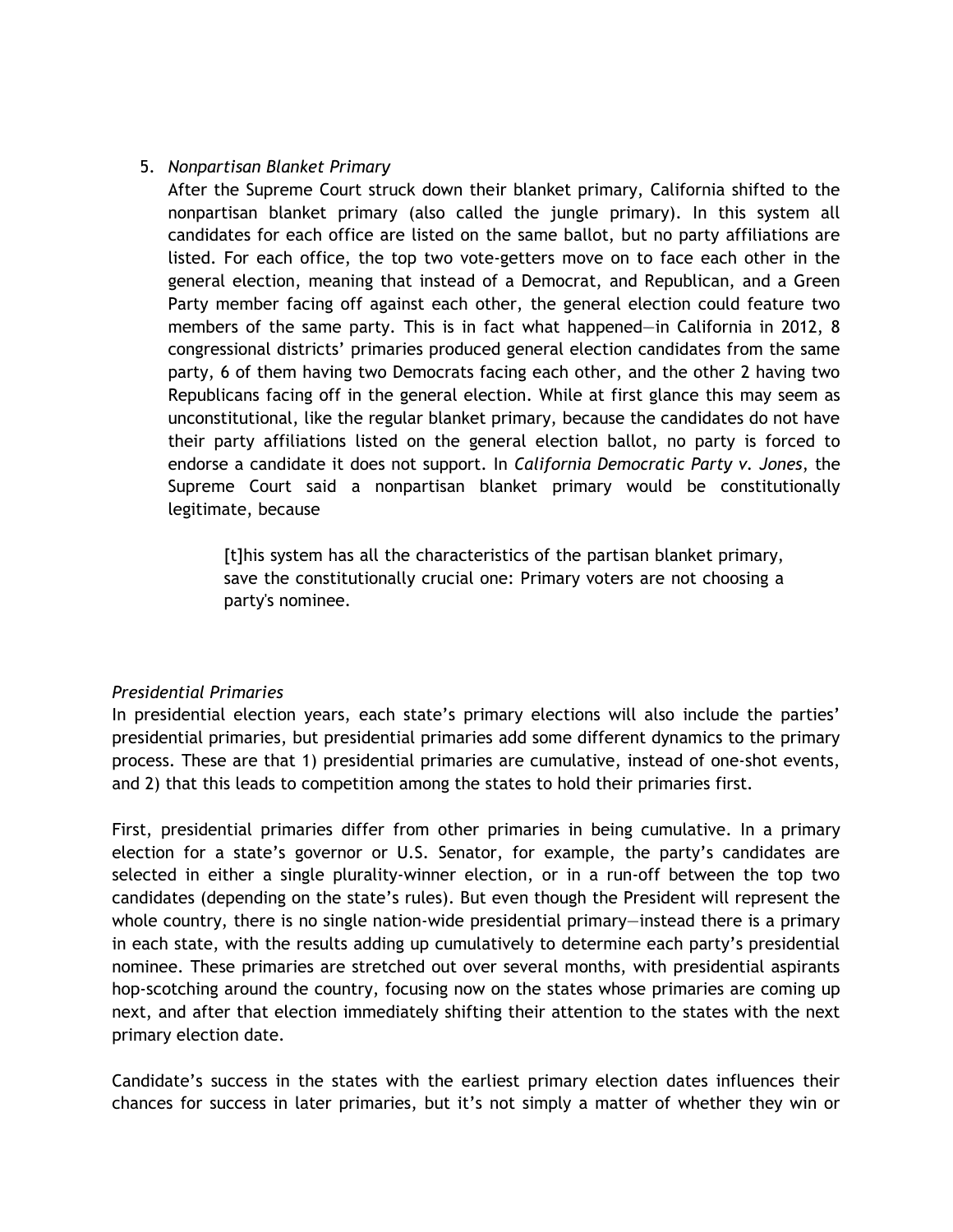lose. A candidate who does better than expected, even if they only come in third, may gain support and increased fundraising that could help them perform better in the next set of primaries. But a candidate who performs below expectations—sometimes even if they win, but not by as much as expected—could find that their support and donations decline, harming their chances in future primaries. In each primary the candidates get a number of delegates to the party's national convention, and the party's nominee will be the candidate that gains a majority of the delegates. From a strategic perspective, candidates want to gain as many delegates as early as possible, hoping to create an aura of inevitability that shifts donations towards their campaign and deters challengers. In some cases candidates try to raise so much money even before the primaries begin that potential challengers give up before the first primary is held. The less competition they have in primaries, the stronger they appear, and the more money they have left in their campaign warchest, when they get to the general election. This, for example, is likely to be the case with Hilary Rodham Clinton in 2016, as after a close loss to Barack Obama for the Democratic nomination it is widely seen as being her turn for the party's nomination, so that while more liberal elements of the party dislike her, no serious challenger is expected to compete against her. Even when no candidate is able to do this, since the mid-1970s it has always been the case that one of the candidates has won a majority of delegates before the last of the primary elections, and has gone to the party's national convention already having secured the party's nomination.

The competing candidates often represent different factions within the party. For example one candidate in the Republican presidential primaries may represent the party's pro-business faction, another may represent the party's social conservative faction, and a third may represent the party's libertarian-leaning faction. At times these battles can reveal very sharp divisions within a party, demonstrating that America's two-party system produces major parties that are not representative of any single clear ideological perspective, but are coalitions of interests that would probably split into separate parties in a multi-party system.

### Presidential Primaries and Presidential Power

This presidential primary system only developed in the  $20<sup>th</sup>$  century, and has had a profound effect on the growth of presidential power. Prior to primary system delegates for the national convention were selected by their state or local parties organizations, and at the convention they would argue and vote until a candidate emerged with a majority of support. Because the delegates came supporting a variety of candidates, it often took many votes over a number of days before the party's nominee was determined. Supporters of candidates who showed strength would lobby for the support of delegates whose candidates were doing poorly, until support had coalesced around few enough candidates that one could win a majority (or in the case of the Democrats, a supermajority of 2/3 of the delegates).

The convention system tended to weed out strong leaders, because strong leaders generally make enemies, and while they would come to the convention with a contingent of staunch supporters they would also enter it with a large contingent of staunch opponents. Frequently the conventions could not agree on a candidate until they settled on someone who was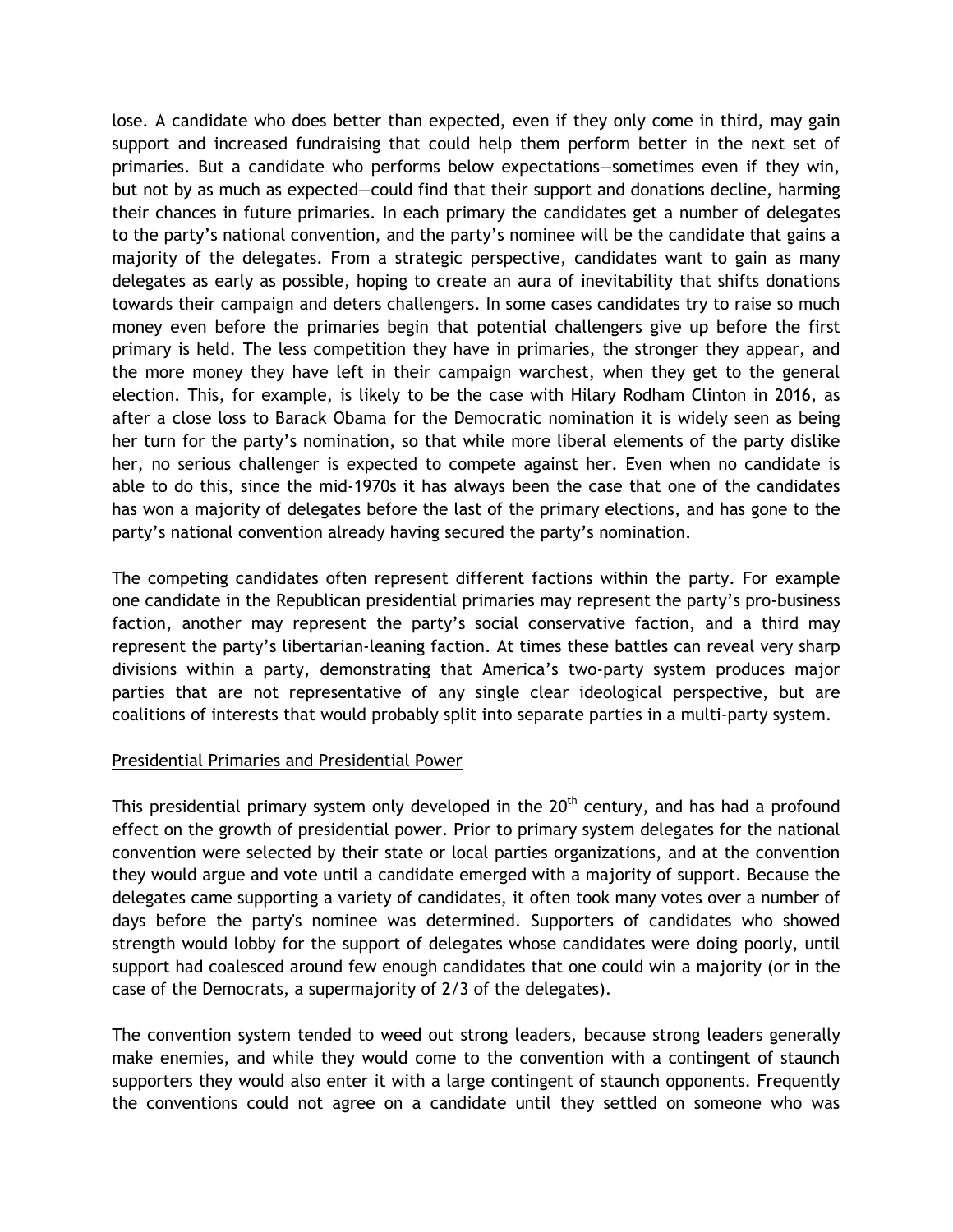inoffensive to all sides, which generally meant someone who was not strong and independent. When both parties chose such relatively weak figures as their candidate, whichever won the presidency was—usually—not an aggressive and dominating president, and not as likely to try to expand the powers of the presidency.

The shift to the primary system changed the type of candidate who could win the nomination. To battle through a succession of 50 primaries over several months and win the support of the public—many of whom are not even committed party supporters—a candidate generally has to be strong and determined, exactly the type of person who normally was squeezed out in the convention system. So today, with both parties selecting relatively strong figures as their candidate, whichever wins the presidency is—usually—a strong figure, intent on being a dominant leader and willing to push to expand the powers of the presidency to achieve their goal. $^2$ 

This is not the only cause of the increase in presidential power through the  $20<sup>th</sup>$  and into the  $21<sup>st</sup>$  century, but it is one of the important actors. This effect could be reversed by eliminating primaries and having parties select their presidential candidates through conventions once again, but the public would likely see that as an undemocratic restriction of their rights of political participation, and reject such a proposals. At any rate, such an idea is not on the national agenda.

The second effect of presidential primaries being a cumulative process is that every state wants to have their primaries early in the process, when the candidate pool is still being winnowed down, rather than late in the game when the nominee has already been decided, making those state's primaries meaningless. In recent election years this has led to states trying to leapfrog each other to get their primary earlier in the process. By tradition, Iowa (which, like a few other states, actually has a caucus system, as described below) and New Hampshire always come first, and they jealously guard those positions of influence. So whenever any state set a primary date ahead of theirs, they automatically bumped theirs up to stay ahead (this is even written as a requirement in their state laws). This has led to the primary election season starting ever earlier, stretching out the presidential election campaigns by several months. A process that used to begin in April, and determine a winner by mid-summer, now begins in January and can determine a winner as early as March, 8 months before the general election. At one point, in the leadup to the 2008 presidential election, it began to appear that the first primaries might actually occur in December of the year *before* the general election. This did not happen then, but the pressure on states to try to be first—to be influential—has not abated.

There is near unanimity among political observers that it would be better to start the primaries later, so that the general election campaign did not stretch on for so long. However doing so is a very difficult political problem. Constitutionally, the federal government has no authority to regulate this system, so restructuring it requires coordination among the states, which is difficult because no state benefits from accepting a place at the end of the line.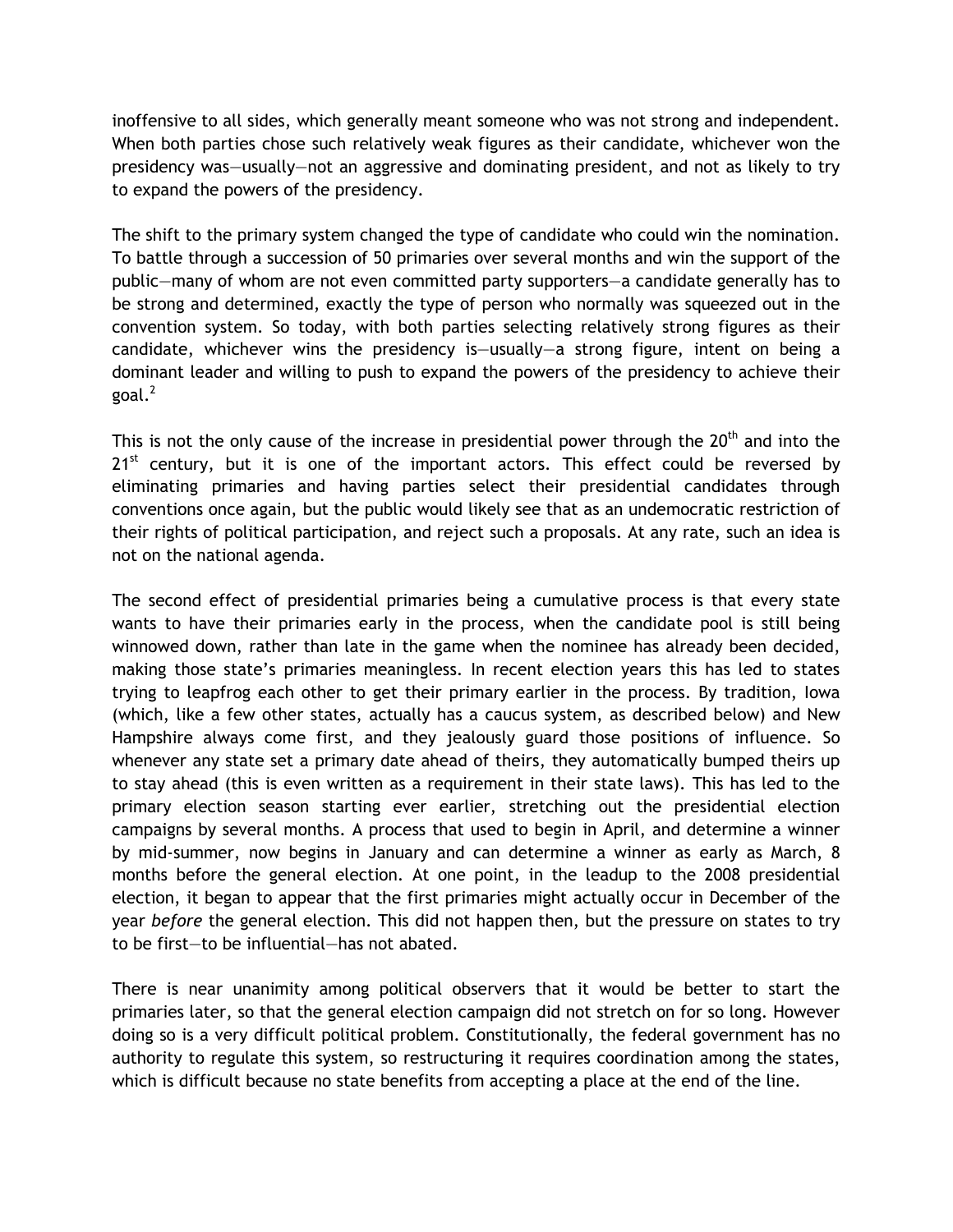Some people have called for a national primary, to be held on a single day. This would radically change the dynamics of the presidential nomination process, because candidates could not either gain or lose momentum by performing better or worse than expected in early primary states—instead it would be a case of win or lose all on one single day. This would also be hard on the candidates, because instead of focusing on a few states at a time, they would have to focus on covering the whole country at one time in the months leading up to the national primary. Put into a sports analogy, the current system is something like a sportsseason composed of individual competitions, where a team sometimes does better, sometimes worse, throughout the season, while a national primary would be like the Super Bowl, where you have just that one winner-take-all game. Also, this would require Iowa and New Hampshire to give up their role as the first states in the system—they take great pride in "vetting" the candidates over a period of months, as candidates criss-cross those states meeting and greeting with voters. While these two states have no enforceable right to be first in line, they are unlikely to surrender that privilege.

Another proposal has been for a series of regional primaries, modeled on the example set by the South in the 1980s, when 9 southern states agreed to hold their primaries on the same day, to maximize their influence. A series of regional primaries set several weeks apart would allow candidates to focus their efforts on one region at a time, instead of the whole country at once. To give all states the chance to be influential, the regions would rotate their primaries, with the region that leads off election year falling to the back of the pack the next, then working its way back to the front one election season at a time. Even if Iowa and New Hampshire refused to join, and kept their elections first, this would reduce the travel strain on candidates and allow other states to have their share of influence. However it would require all states to join in voluntarily, and states that were moving from first place to the last place primaries would have to be willing to accept their temporary demotion in importance.

As the matter stands now, despite a number of proposals, the lack of central coordinating power to move the states toward agreement means no definite structural change in the presidential primary process is likely in the near future.

### **ELECTORAL PARTICIPATION**

Electoral participation in the United States has two notable characteristic. 1) It has undergone a process of expanding inclusiveness over the course of U.S. history. 2) It is lower than in many other democratic countries.

### *1. Expanding Inclusiveness*

The original text of the Constitution leaves control over voting rights in the hands of the states. Article 1, §2 says,

The House of Representatives shall be composed of members chosen every second year by the people of the several states, and the electors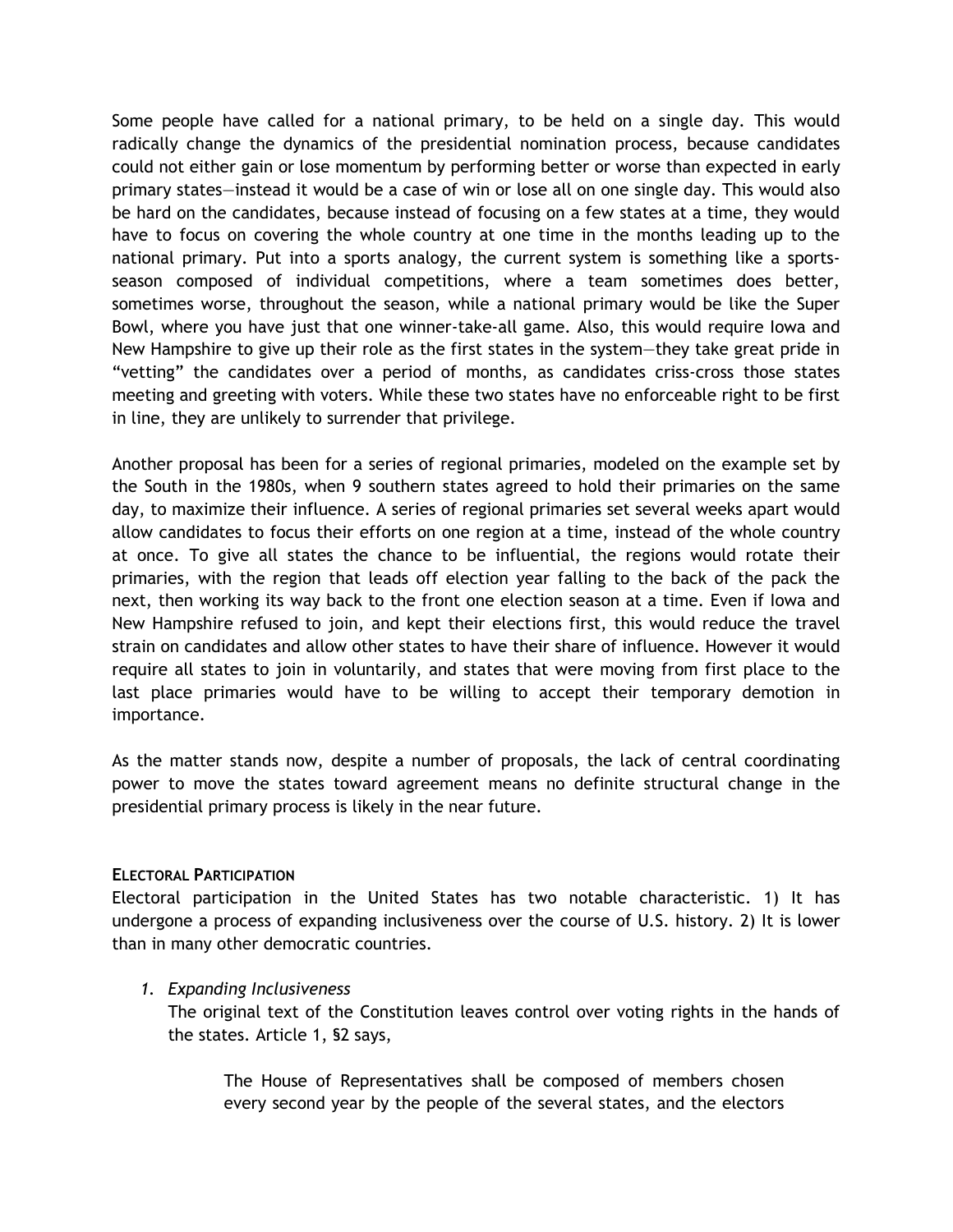in each state shall have the qualifications requisite for electors of the most numerous branch of the state legislature.

So whatever restrictions the state put on eligibility to vote for its large state legislative chamber would also be the restrictions on eligibility to vote for the state's Representatives in the House. (The Senate was originally selected by the state legislatures, not by the public.)

In regards to the presidency, the votes that count are the votes of the electors, and according to Article II of the Constitution, each state's electors would be appointed "in such manner as the Legislature thereof may direct." Originally, many state legislatures just appointed electors themselves, and as late as the Civil War, South Carolina still did. In 2000, with confusion over who had won the presidential balloting in Florida, to determine which party's nominee won that state's electoral votes, the state legislature was considering replacing the vote of the public with its own slate of electors. But in general, over the years states came to allow the public to select the electors, with the same restrictions on voting eligibility as applied to elections for the House of Representatives.

### *Property Ownership*

In the first decades of the republic, most states restricted voting based on 4 factors: age, sex, race, and property ownership—in short, only adult white male property owners could voe. The last of these may seem most unusual today, but much of a state's revenue was based on property taxes, and income taxes did not yet exist. It was commonly believed that only those who paid taxes had a real stake in the governing of the state, and it was also feared that non-property owners might vote for the confiscation and redistribution of the property (primarily real estate) of the property-owning class. This may strike us as un-democratic, but in that era the understanding of democracy was akin to what we might call mob-ocracy—people without the means of acquiring property were seen as rabble, who could not be trusted and who lacked the knowledge or intelligence to participate in politics.

#### *Race*

But by the 1930s this belief was changing, and property qualifications were being eliminated. Soon all adult white males were eligible to vote. The next restriction to fall, at least legally, was the race-based restriction. Following the Civil War, the 15<sup>th</sup> Amendment was ratified in 1870. It reads,

### **Section 1**

The right of citizens of the United States to vote shall not be denied or abridged by the United States or by any state on account of race, color, or previous condition of servitude.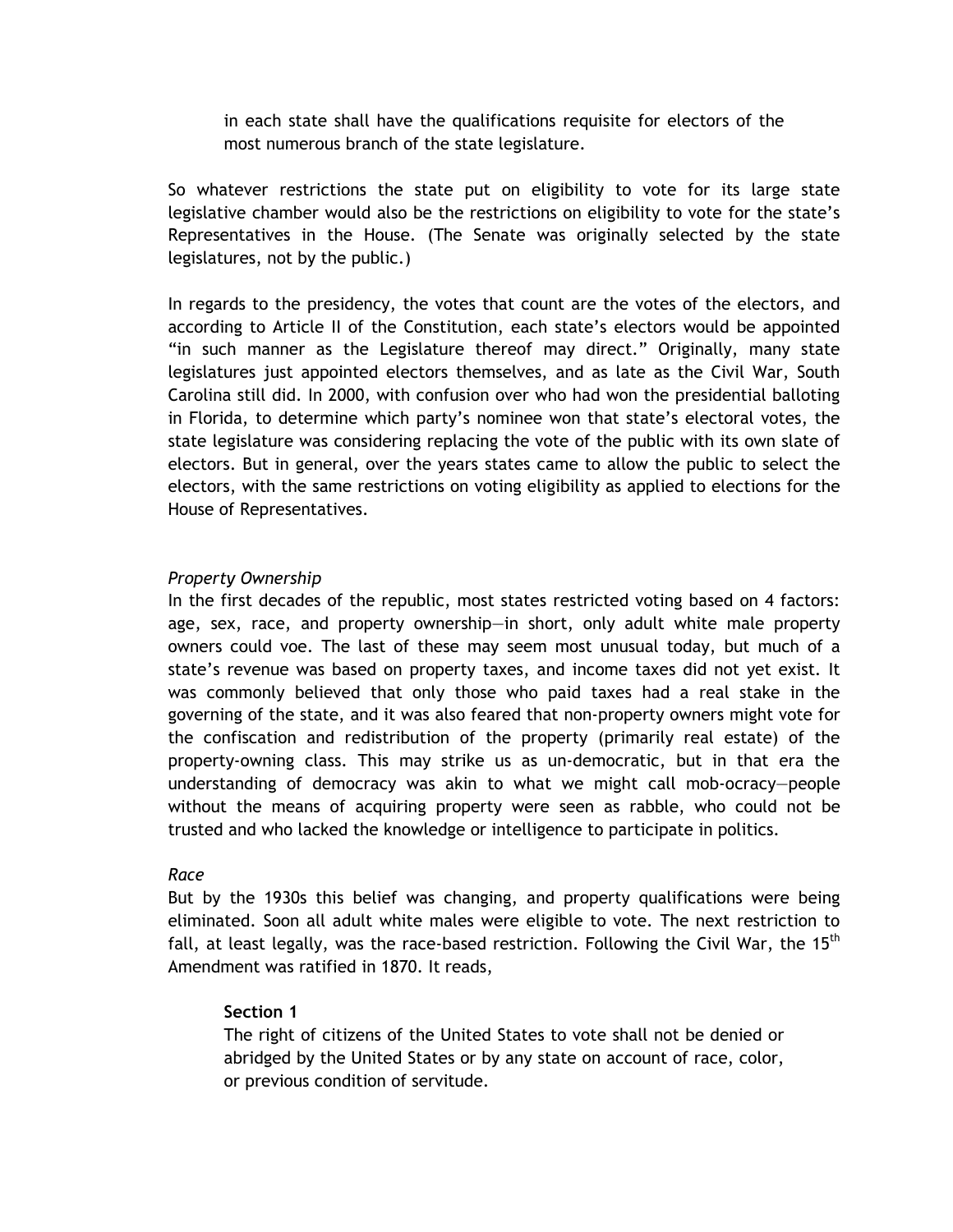#### **Section 2**

The Congress shall have power to enforce this article by appropriate legislation.

Despite this constitutional requirement, many states, particularly in the South, continued to find ways to restrict the voting rights of black people. They used literacy tests, grandfather clauses (allowing people to vote only if their grandfather was eligible to vote), and lynchings of blacks who registered to suppress the black vote. Despite section 2 of the  $15<sup>th</sup>$  Amendment, Congress did not make any laws to enforce black voting rights until almost a century later, when it passed the 1965 Voting Rights Act. One useful way to look at this is to realize that 95 years passed from the 15<sup>th</sup> Amendment until passage of the Voting Rights, while as of this writing, only 50 years have passed since passage of the Voting Rights Act.

There are two continuing controversies over the voting rights of minorities. One concerns the drawing of congressional districts to benefit candidates of a particular race, as discussed above. The other is alleged efforts to suppress minority voting, including reports of polling places being open for fewer hours in precincts with large number of minorities, and the growing number of states requiring voters to show photo ID, which poorer people are less likely to have. The actual effects of these on minority voter turnout remains incompletely determined at the time of writing this chapter.

We can say, however, that, for various reasons (some considered later in this chapter), minorities overall vote at lower rates than white Americans. But there are different sets of minorities. Asian-Americans tend to vote at the same rates as white Americans, due largely to education and income. Black women vote at rates not far behind. But Latinos and black men tend to vote at much lower rates, although the rate of voting among Latinos is increasing. However it should be noted that in 2012, with Barack Obama running for re-election to the presidency, for the first time in history black turnout rate exceeded white turnout, 66% to 64%.

#### *Sex*

One of the earliest battles of women's right pioneers was to gain *suffrage*, the right to vote. Through the late 19<sup>th</sup> and early 20<sup>th</sup> centuries victories were won in a series of states, and in 1920 the 19<sup>th</sup> Amendment-barring states from denying citizens the right to vote based on sex, was passed. Initially many men worried that women would vote as a single bloc, while men split their votes between the parties. As it has actually turned out, women are just as individualistic in their views as men, and also split their votes between the parties. However as things stand these days there is a disparity between the sexes, with the Democratic Party gaining a larger share of women's votes than the Republican Party, and the Republicans gaining a larger share of men's votes than the Democrats. Although the precise numbers vary election-by-election, depending on the candidates and what issues are most prominent to voters, in the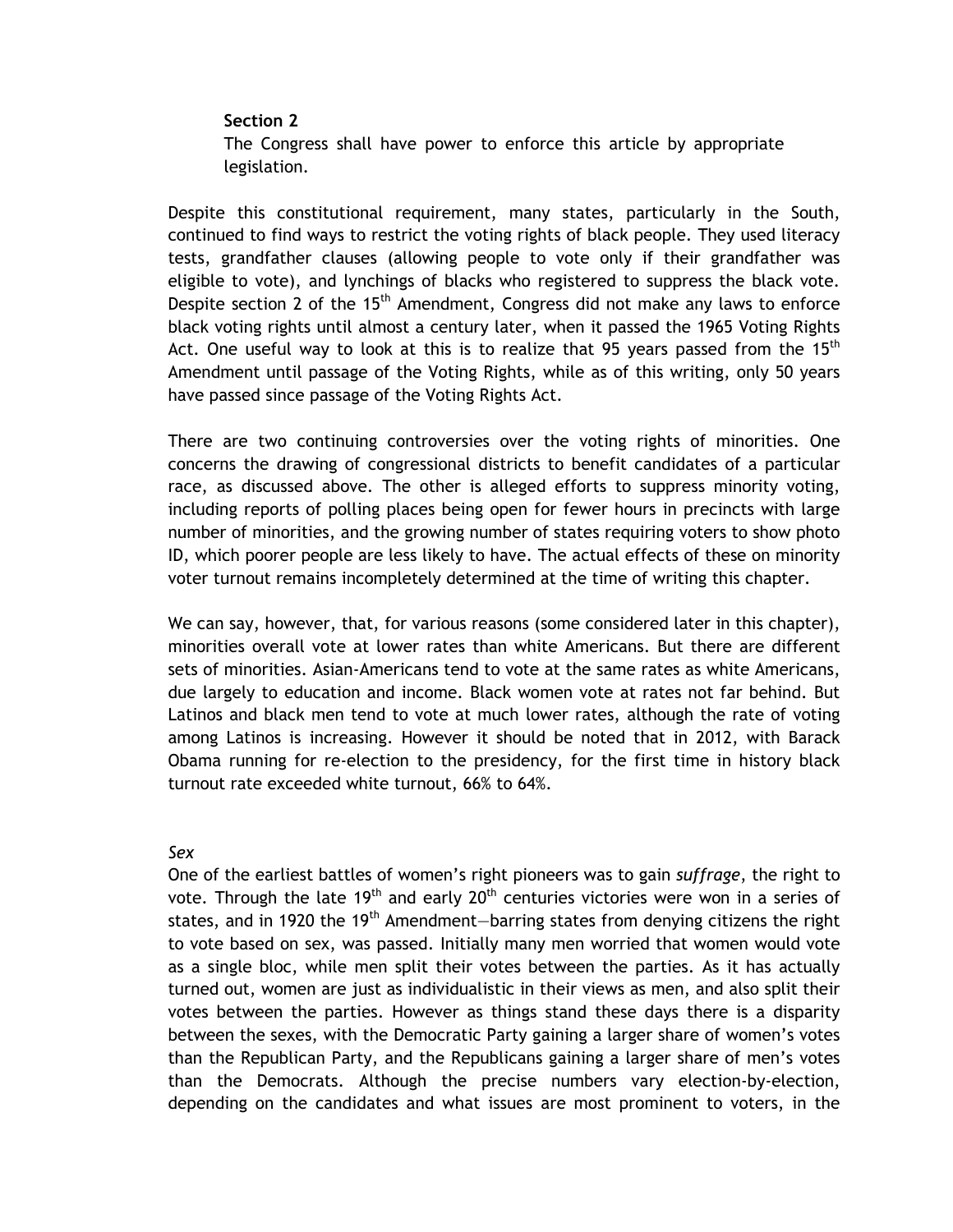2012 presidential election, Democrat Barack Obama won the female vote 55-44%, while Republican Mitt Romney won the male vote 52% to 45%. As can be seen, despite the disparity, both parties get substantial numbers of voters of each sex. Importantly, though, women today are slightly more likely to vote than men.

Related to voting rights is the election of women to office. Although there are slightly more female voters than male voters, men still hold a majority of the seats in both chambers of Congress. But while women are still less likely to run for office than are men, when they do run their odds of winning are about equal with men's chances.

#### *Age*

The original text of the Constitution says nothing about age requirements for voting, and state by state those have varied over time, although they did not tend to be greater than a minimum age of 21. This was changed in 1971 by the  $26<sup>th</sup>$  Amendment, which set a national minimum age of 18 for voting (states could allow a lower voting age, although none do, but not a higher minimum age). This amendment was driven by student protests and concerns about being drafted to fight in the Vietnam War. It was widely seen as inappropriate that people under 21 could be drafted to fight and possibly die halfway around the world, but not be able to participate politically. After being passed by Congress, this amendment was ratified by the states in just over 3 months, the fastest ratification of any amendment to the U.S. Constitution.

# *Other Efforts to Expand Voter Participation: Vote-by-mail (postal voting) and Early Voting*

In the 1990s Oregon became the first state to experiment with vote-by-mail. This came about through a series of gradual changes in state election laws. First the state made it easier to register for absentee voting, which gives a voter a ballot to mail-in, rather than go to the polls in person. Traditionally people registering as absentee voters had to prove they would be out-of-state on election day, but the law changed this so that Oregon citizens could register as absentee voters without having to provide any reason. Such a large number of citizens—most of whom were not out of state on election day—took advantage of this year after year that eventually the state further changed the rules so that people could register as permanent absentee voters. Such a large number of people took advantage of this that the state's elections were taking place in large part, although not completely, through the mail. So eventually the state experimented with running an election wholly by mail, with no in-person voting, trying it first in a small election with mostly local offices being voted on, and no nationallevel offices being involved. The effort was successful enough that soon after, in 1998, voters approved a citizen initiative to hold all elections by mail. One of the goals was to encourage greater participation, but while those gains have been small, it has lowered the costs of conducting elections. Colorado and Washington state have since followed Oregon's lead.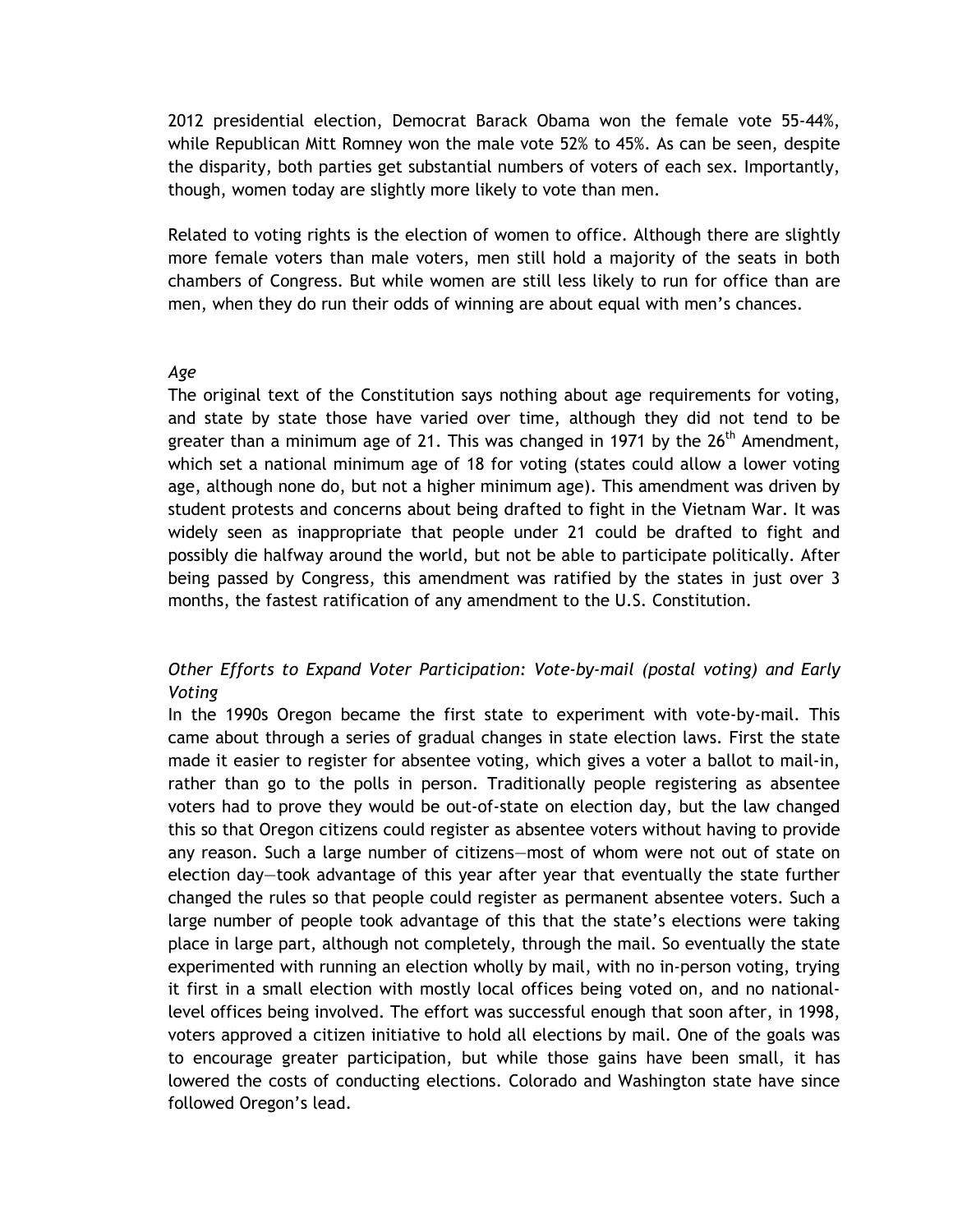Other states have also expanded absentee balloting, and in recent years many have expanded their use of early voting, where voters can cast their ballots for some period of time—from 4 to 50 days, depending on the state—before the official election day. Some of these states require the ballots to be delivered by hand, while others allow them to be mailed in. Although this is still controversial, nearly 1/3 of presidential ballots are now cast this way.

### *Limitations on Voting: Felons*

One factor that severely constrains voting among a subset of the population is statelevel restrictions on voting by convicted felons. In most states, voting rights are lost for life, even after the convicted felon has served their prison sentence and been released. Because felony convictions are disproportionately high among minority males, these rules have the effect of disenfranchising large numbers of black and Latino men, many of whom committed their crimes when they were young, and who have been law-abiding citizens since. This issue is growing in the public's attention, but to date there is little traction among the states to change their laws to restore voting rights to felons who have served their time.

#### *2. Voter Turnout in the U.S.*

Voter turnout is lower in the U.S. than in most economically developed democratic countries, and some see this as a national embarrassment. Various proposals have been made to increase turnout, from making voting mandatory, as some countries do, to shifting voting to the weekends, instead of on a weekday, to making election day a national holiday (although vote-by-mail and early-voting should be as effective in reducing the constraints of voting on a weekday as much or more than shifting election day would). Others note that the requirement to register to vote seems to limit turnout, and propose to eliminate voter registration requirements and allow all citizens to appear on election day to sign up to vote, without having to register in advance. Many, however, fear that this would make it easier to engage in voter fraud, although others note that not only do some other democracies manage this without increased voter fraud, but so does North Dakota.

Another line of thought about low voter turnout in the U.S. blames the frequency of elections in the U.S. In the late 19<sup>th</sup> and early 20<sup>th</sup> centuries, many states shifted their elections for governor and state legislature to different years than congressional and presidential elections, and many localities have elections that occur separately from state elections. This means citizens are asked to vote as often as twice a year, with most elections affecting only a small number of issues and political offices. By contrast, most democracies have many fewer elections, with each election focused on a larger set of issues. It is argued that if states and localities would synchronize their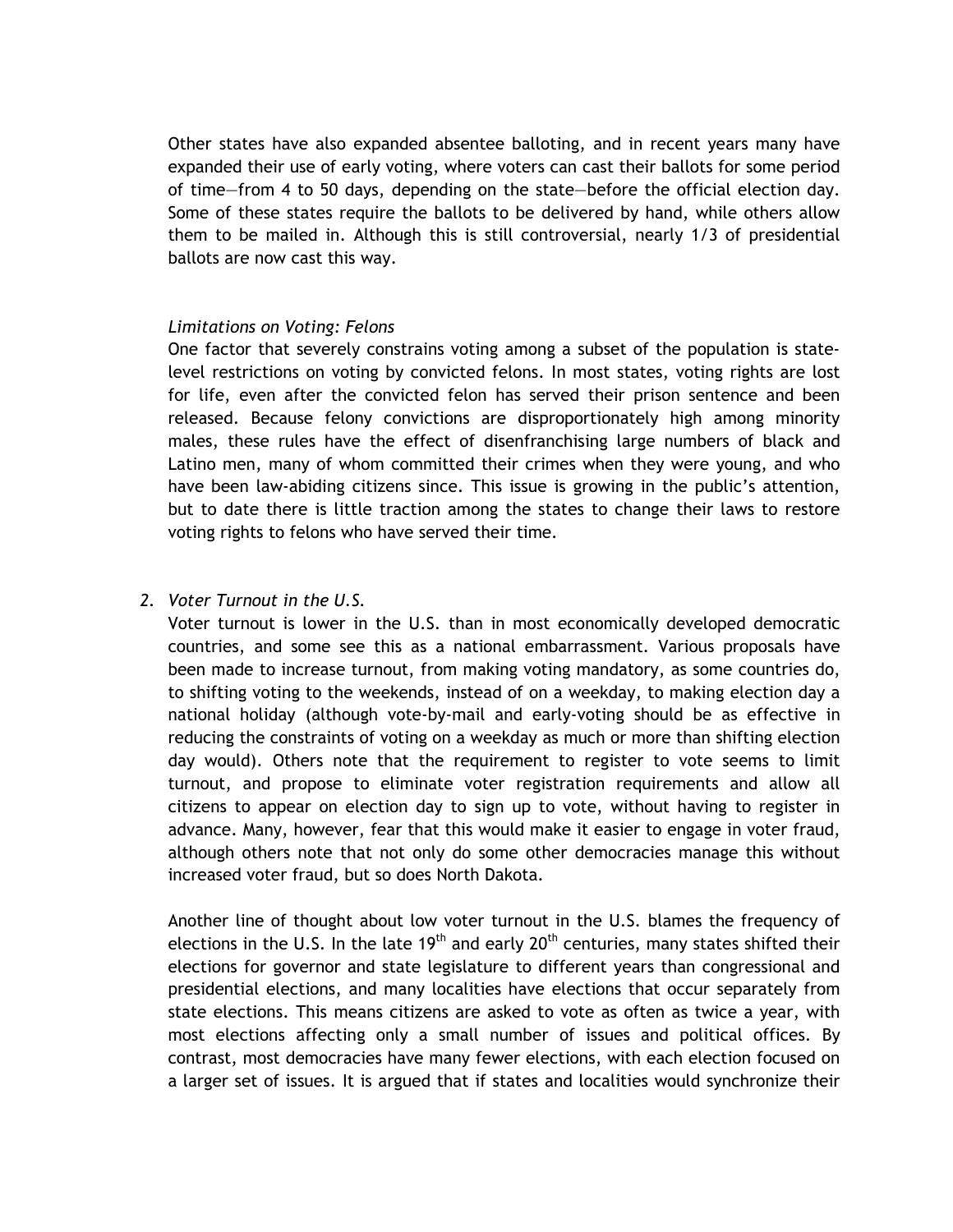elections with the national election cycle, turnout might increase simply because we are asking less of citizens and each election matters more.

## **Why Do People Vote?**

From one perspective, voting is a collective action problem. All Americans (one hopes) want democratic elections, which requires some significant amount of voter turnout. And most people want one candidate rather than the other to win. But no one person's vote can turn dangerously low turnout into acceptably democratic high turnout, nor, except in the smallest of local elections, can one person's vote determine the outcome of the election. So why vote? In fact many people believe that their vote is important to determining the outcome of the election, which is a delusion. Many other people—and many of the same ones—answer that voting is a civic duty, but of course there is no way to prove that there is such a thing as a civic duty to vote—that is a belief, not an empirical fact. But the fact that people hold that belief goes a long way toward explaining why they vote. And our educational system makes a concerted effort to inculcate the idea of a civic duty from an early age, so that people deeply internalize the belief and act accordingly.

But we can also see that different groups of people vote at different frequencies. Race and ethnicity matter, as discussed above, as does—at a much smaller level—sex. Other determinants are 1) age, 2) education, and 3) income.

1. *Age*

In general, younger people are less likely to vote than older people. As a person gets older, they become more likely to vote, until they reach approximately their mid-30s. At that point their participation declines with age, due to increasing infirmity and mental decay. In 2004, Democrat Howard Dean was the first candidate to use the internet to tap into fundraising from young people, many of whom donated from \$5-20 electronically. Based on this unprecedented engagement from youth, many political observers assumed Dean would capture a large youth vote in the primaries, which might carry him to the Democratic nomination. But it proved easier to get young people to click buttons on a computer than to get them out to the polls—the youth vote never turned out and Dean's campaign flamed out early.

In 2008, though, Barack Obama did win an unprecedented turnout among young voters. But in 2012 youth turnout declined again, and in the 2014 congressional elections—without a charismatic presidential candidate to inspire their participation their participation returned to traditional low levels. Whether their turnout can be increased significantly in future elections remains unknown.

# 2. *Education*